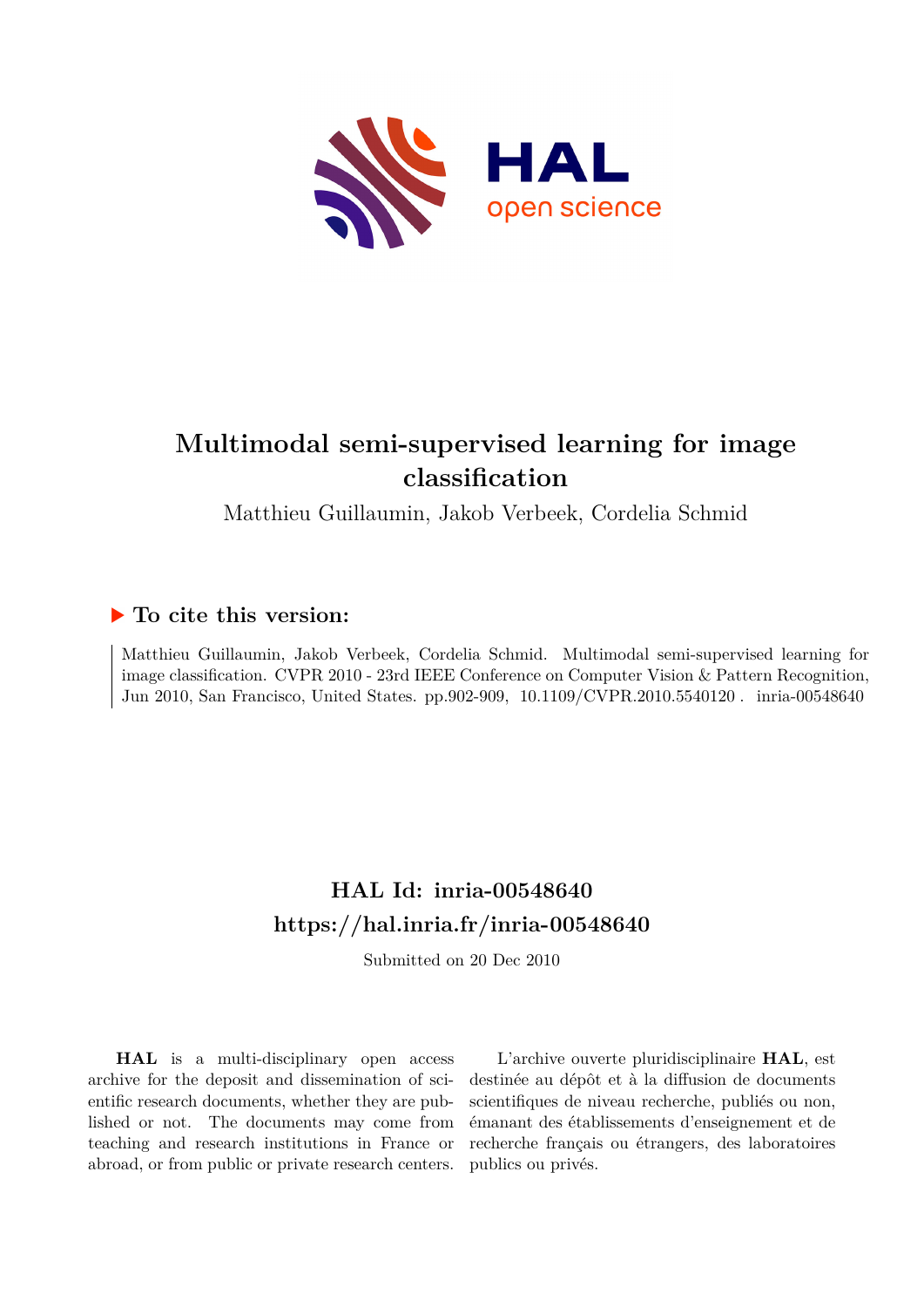# Multimodal semi-supervised learning for image classification

Matthieu Guillaumin, Jakob Verbeek and Cordelia Schmid LEAR, INRIA Grenoble, Laboratoire Jean Kuntzmann

firstname.lastname@inria.fr

# Abstract

*In image categorization the goal is to decide if an image belongs to a certain category or not. A binary classifier can be learned from manually labeled images; while using more labeled examples improves performance, obtaining the image labels is a time consuming process.*

*We are interested in how other sources of information can aid the learning process given a fixed amount of labeled images. In particular, we consider a scenario where keywords are associated with the training images,* e.g*. as found on photo sharing websites. The goal is to learn a classifier for images alone, but we will use the keywords associated with labeled and unlabeled images to improve the classifier using semi-supervised learning. We first learn a strong Multiple Kernel Learning (MKL) classifier using both the image content and keywords, and use it to score unlabeled images. We then learn classifiers on visual features only, either support vector machines (SVM) or leastsquares regression (LSR), from the MKL output values on both the labeled and unlabeled images.*

*In our experiments on 20 classes from the PASCAL VOC'07 set and 38 from the MIR Flickr set, we demonstrate the benefit of our semi-supervised approach over only using the labeled images. We also present results for a scenario where we do not use any manual labeling but directly learn classifiers from the image tags. The semi-supervised approach also improves classification accuracy in this case.*

# 1. Introduction

The goal of image classification is to decide whether an image belongs to a certain category or not. Different types of categories have been considered in the literature, e.g. defined by presence of certain objects, such as cars or bicycles [7], or defined in terms of scene types, such as city, coast, mountain, etc. [12]. To solve this problem, a binary classifier can be learned from a collection of images manually labeled to belong to the category or not. Increasing the quantity and diversity of hand-labeled images improves



Tags: desert,nature,landscape,sky Tags: rose, pink Labels: clouds, plant life, sky, tree Labels: flower, plant life



Labels: cow Labels: aeroplane

Tags: india Tags: aviation, airplane, airport

Figure 1. Example images from MIR Flickr (top row) and VOC'07 (bottom row) data sets with their associated tags and class labels.

the performance of the learned classifier, however, labeling images is a time consuming task. Although it is possible to label large amounts of images for many categories for research purposes [6], this is often unrealistic, e.g. in personal photo organizing applications. This motivates our interest in using other sources of information that can aid the learning process using a limited amount of labeled images.

In this work we consider a scenario where the training images have associated keywords or tags, such as found on photo sharing websites like Flickr. Our goal is to learn a classifier for images alone, but we will use the tags associated with labeled and unlabeled images to improve the classifier using a semi-supervised approach. Image tags tend to be noisy in the sense that they might not directly relate to the image content, and typically only a few of many possible tags have been added to each image, as shown in Figure 1. Despite the noisy relation between tags and image content,



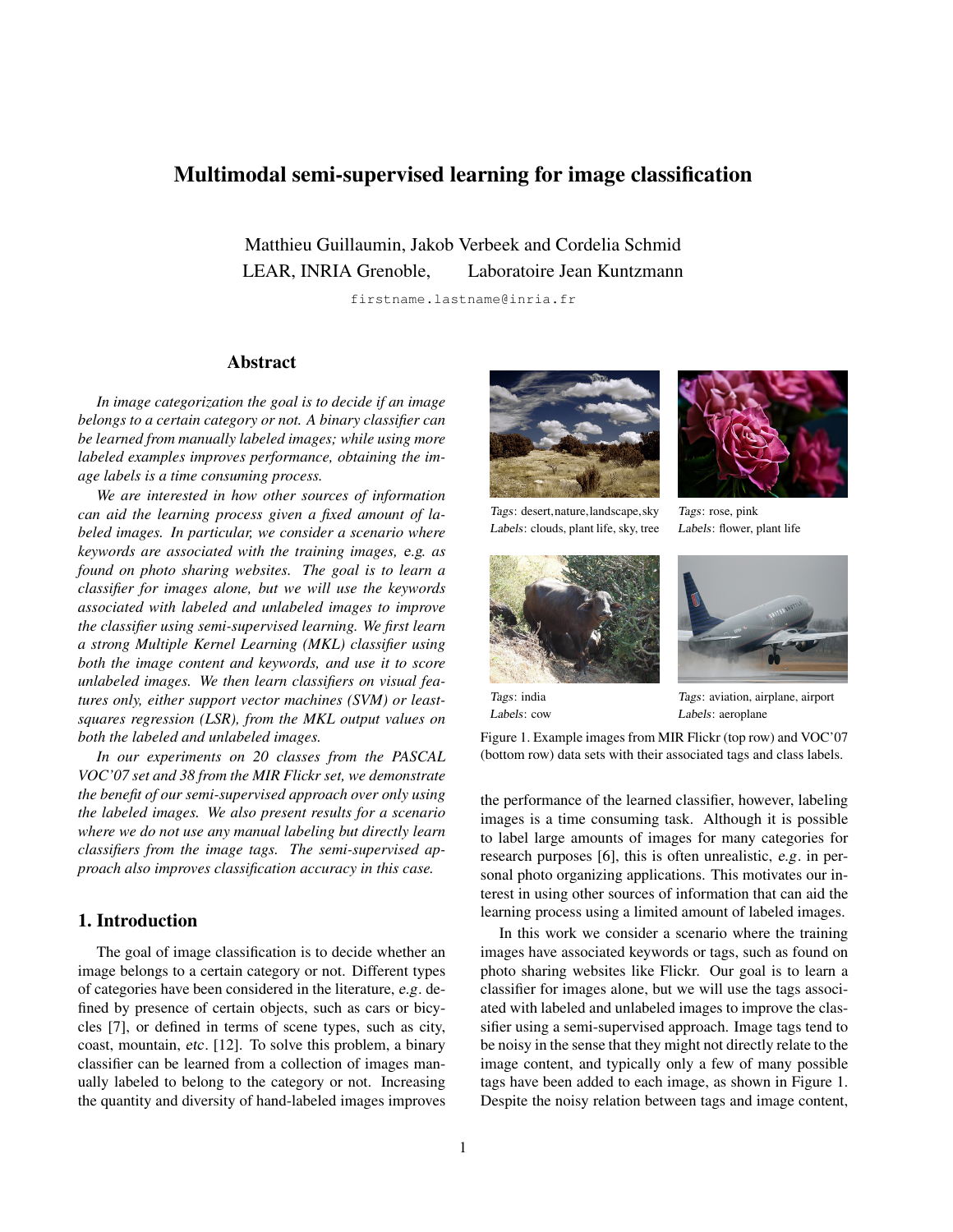they have been found a useful additional feature for fully supervised image categorization [13, 23].

We propose a semi-supervised learning approach to leverage the information contained in the tags associated with unlabeled images in a two-step process. First, we use the labeled images to learn a strong classifier that uses both the image content and tags as features. We use the multiple kernel learning (MKL) framework [18] to combine a kernel based on the image content with a second kernel that encodes the tags associated with each image. This MKL classifier is used to predict the labels of unlabeled training images with associated tags. In the second step we use both the labeled data and the output of the classifier on unlabeled data to learn a second classifier that uses only visual features as input. Our work is different from most work on semi-supervised learning as our labeled and unlabeled data have additional features that are absent for the test data. A schematic overview of the approach is given in Figure 2.

We perform experiments using the PASCAL VOC'07 and MIR Flickr data sets [7, 11] that were both collected from the Flickr website and for which user tags are available. The image sets have been manually annotated for 20 and 38 categories respectively. We measure performance using average precision on these manual annotations. In our experiments we confirm that the tags are beneficial for categorization, and that our semi-supervised approach can improve classification results by leveraging unlabeled images with associated tags. We also consider a weakly-supervised scenario where we learn classifiers directly from the images tags, and do not use any manual annotation. Also in this case our approach can improve the classification performance by identifying images that are erroneously tagged.

In the next section we discuss the most relevant related work, and in Section 3 we present our method in detail. In Section 4 we present the data sets we used in our experiments and the feature extraction procedure. The experimental results follow in Section 5, and we conclude in Section 6.

# 2. Related work

Given the increasing amount of images that are currently available on the web with weak forms of annotation, there has been considerable interest in the computer vision community to leverage this data to learn recognition models. Examples are work on filtering images found using web image search, or images found on photo sharing sites using keyword based queries [3, 8, 9, 10, 19]. Others have used image captions to learn face recognition models without manual supervision [2], or to learn low dimensional image representations by predicting caption words and can be transferred to other image classification problems [17]. A related approach was taken in [24] where classifiers were learned to predict the membership of images to Flickr groups, and the difference in class membership prob-



Figure 2. Overview of multimodal semi-supervised classification. Training images come with tags, and only a subset is labeled. The goal is to predict the class label of test images without tags.

abilities were used to define a semantic image similarity.

Two recent papers that use tagged images to improve image classification performance are closely related to our work. In [13] image tags were used as additional features for the classification of touristic landmarks. We also use image tags to improve the performance of our classifiers, but we do not assume their availability for test images. Wang et al. [23] use a large collection of up to one million tagged images, to obtain a textual representation of images without tags. This is achieved by assigning an image the tags associated with its visually most similar images in the set of tagged images. Separate classifiers were learned based on the visual and textual features, and their scores were linearly combined using a third classifier. Our approach differs in that we do not construct a new textual image representation. Rather, we use the strength of classifiers that have access to images and associated tags to obtain additional examples to train a classifier that uses only visual features, thus casting the problem as a semi-supervised learning problem.

There is a large literature on semi-supervised learning techniques. For sake of brevity, we discuss only two important paradigms, and we refer to [5] for a recent book on the subject. When using generative models for semi-supervised learning a straightforward approach is to treat the class label of unlabeled data as a missing variable, see e.g. [1, 15]. The class conditional models over the features can then be iteratively estimated using the EM algorithm. In each iteration the current model is used to estimate the class label of unlabeled data, and then the class conditional models are updated given the current label estimates.

This idea can be extended to our setting where we have variables that are only observed for the training data [21]. The idea is to jointly predict the class label and the missing text features for the test-data, and then marginalize over the unobserved text features. These methods are known to work well in cases where the model fits the data distribution, but can be detrimental in cases where the model has a poor fit.

Current state-of-the-art image classification methods are discriminative ones that do not estimate the class conditional density models, but directly estimate a decision function to separate the classes. However, using discriminative classifiers, the EM method of estimating the missing class labels used for generative models does not apply: the EM iterations immediately terminate at the initial classifier.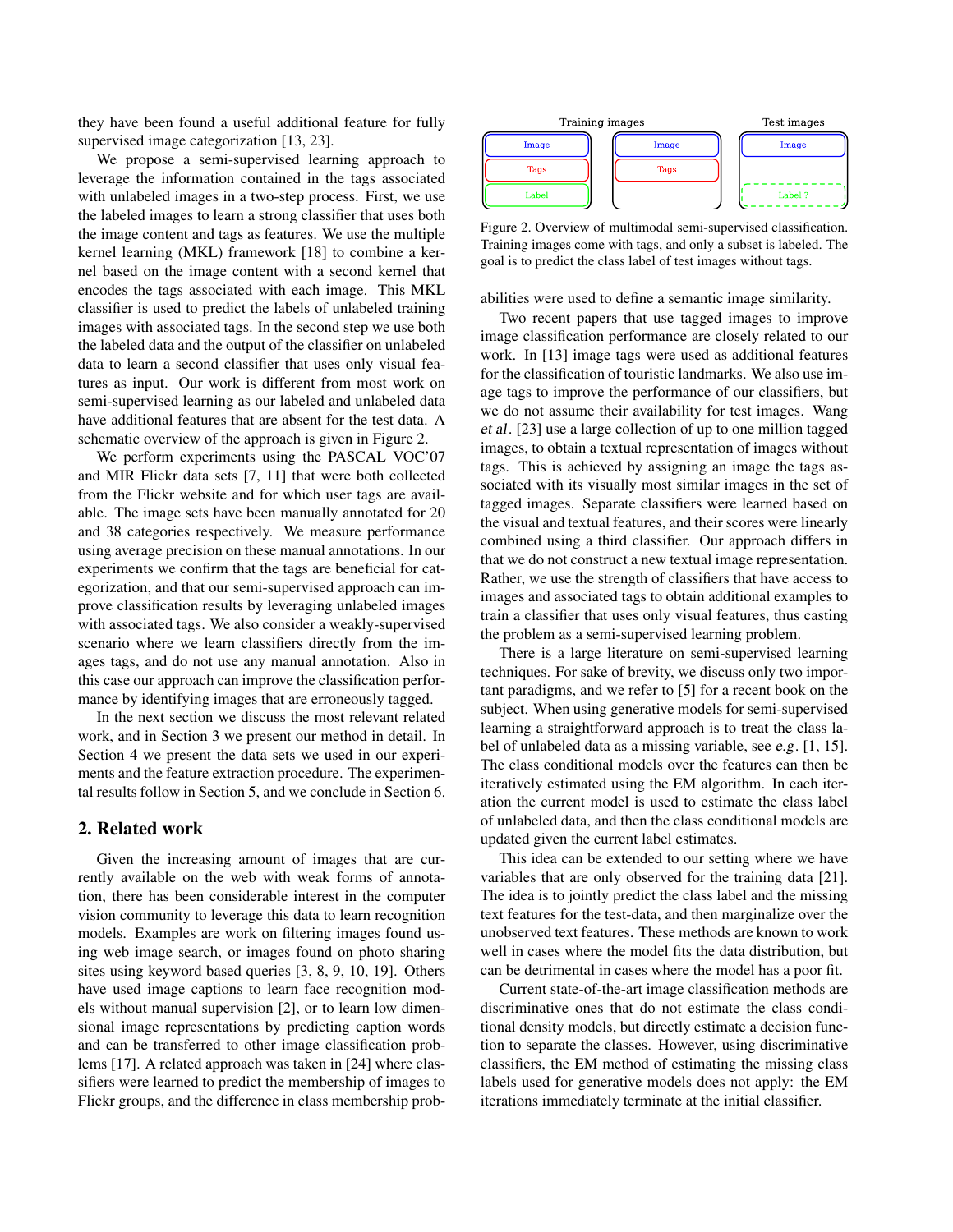Co-training [4] is a semi-supervised learning technique that does apply to discriminative classifiers, and is designed for settings like ours where the data is described using several different feature sets. The idea is to learn a separate classifier using each feature set, and to iteratively add training examples for each classifier based on the output of the other classifier. In particular, in each iteration the examples that are most confidently classified with the first classifier are added as labeled examples to the training set of the second classifier, and vice-versa.

A potential drawback of the co-training is that it relies on the classifiers over the separate feature sets to be accurate, at least among the most confidently classified examples. In our setting we find that for most categories one of the two feature sets is significantly less informative than the other. Therefore, using the classifier based on the worse performing feature set might provide erroneous labels to the classifier based on the better performing feature set, and its performance might be deteriorated. In the next section we present a semi-supervised learning method that uses both feature sets on the labeled examples, and we compare it with co-training in our experiments.

#### 3. Multimodal semi-supervised learning

In this section we first present the supervised classification setup (Section 3.1), which forms the basis for the semisupervised approach (Section 3.2).

#### 3.1. Supervised classification

For our baseline image classification system we follow state-of-the-art image categorization methods [7], and use support vector machines (SVM) with non-linear kernels based on several different image features. The kernel function  $k(\cdot, \cdot)$  can be interpreted as a similarity function between images and is the inner product in an induced feature space. The SVM is trained on labeled images to find a classification function of the form

$$
f(x) = \sum_{i} \alpha_i k(x, x_i) + b.
$$
 (1)

For a test image, the class label  $y \in \{-1, +1\}$  is predicted as sign $(f(x))$ .

In order to combine the visual and textual representations we adopt the multiple kernel learning (MKL) framework [18], although not making use of its full power. Denoting the visual kernel by  $k_v(\cdot, \cdot)$  and the textual kernel by  $k_t(\cdot, \cdot)$ , we can define a combined kernel as a convex combination of these:  $k_c(\cdot, \cdot) = d_v k_v(\cdot, \cdot) + d_t k_t(\cdot, \cdot)$ , where  $d_v, d_t > 0$  and  $d_v + d_t = 1$ . The MKL framework allows joint learning of the kernel combination weights  $d_v, d_t$ and the parameters  $\{\alpha_i\}$  and b of the SVM based on the combined kernel. The parameters are found by solving a convex, but non-smooth objective function.<sup>1</sup> Below, we will use  $f_v, f_t$ , and  $f_c$  to differentiate between classification functions based on the different kernels.

#### 3.2. Semi-supervised classification

Given these different classifiers, we now consider how we can apply them in a semi-supervised setting. We use  $\mathcal L$ to denote the set of labeled training examples, and  $U$  to refer to the set of unlabeled training examples. As noted above, we assume that our training images have associated tags, but that our final task is to classify images that do not have such tags. We proceed by learning a first classifier on the labeled examples in  $\mathcal{L}$ , and then use it to predict the class labels for the unlabeled examples in  $U$ .

In the case where the first classifier only uses the visual kernel, we do not expect to gain from the unlabeled examples as predicting their label is as hard as it would be for any test image. This is confirmed by our experimental results presented in Section 5. Our experimental results also show that the image tags make many of the classification tasks substantially easier. Therefore, we will use MKL to learn a joint visual-textual classifier from  $\mathcal{L}$ , and estimate the class labels for the images in  $U$ . Assuming that the labels predicted using the MKL classifier  $f_c$  are correct, we train a visual-only SVM classifier  $f_v$  from all training examples in  $\mathcal{L} \cup \mathcal{U}$ .

In practice, however, the joint classifier is not perfect, and we consider two alternative approaches to leverage the predictions of the joint classifier on the unlabeled examples in  $U$ . In the first alternative, we only add the examples that are confidently classified using the MKL classifier and fall outside the margin, *i.e.* those with  $|f_c(x)| \geq 1$ , instead of adding all examples in  $U$ . This choice is motivated by the observation that these are precisely the examples that would not change the MKL classifier if they were included among the training data for it.

Our second alternative is motivated by the observation that the only information from the MKL classifier that we use when training the final visual classifier is the sign of the examples selected from U. Therefore, the value of  $f_v(x_i)$ can arbitrarily differ from  $f_c(x_i)$  provided that it is consistent with the class labels of the labeled examples, and the estimated class label of the unlabeled ones. Instead, we will directly approximate the joint classification function  $f_c$ learned using MKL. We do so by performing a least squares regression (LSR) on MKL scores  $f_c(x)$  for all examples in  $x \in \mathcal{L} \cup \mathcal{U}$ , to find the function  $f_v(x) = \sum_i \alpha_i k_v(x, x_i) + b$ based on the visual kernel. We choose to regularize LSR by projection on a lower-dimensional space using Kernel PCA [20]. We perform singular value decomposition

<sup>1</sup>We used the MKL implementation available at http://www.kyb. tuebingen.mpg.de/bs/people/pgehler/ikl-webpage/.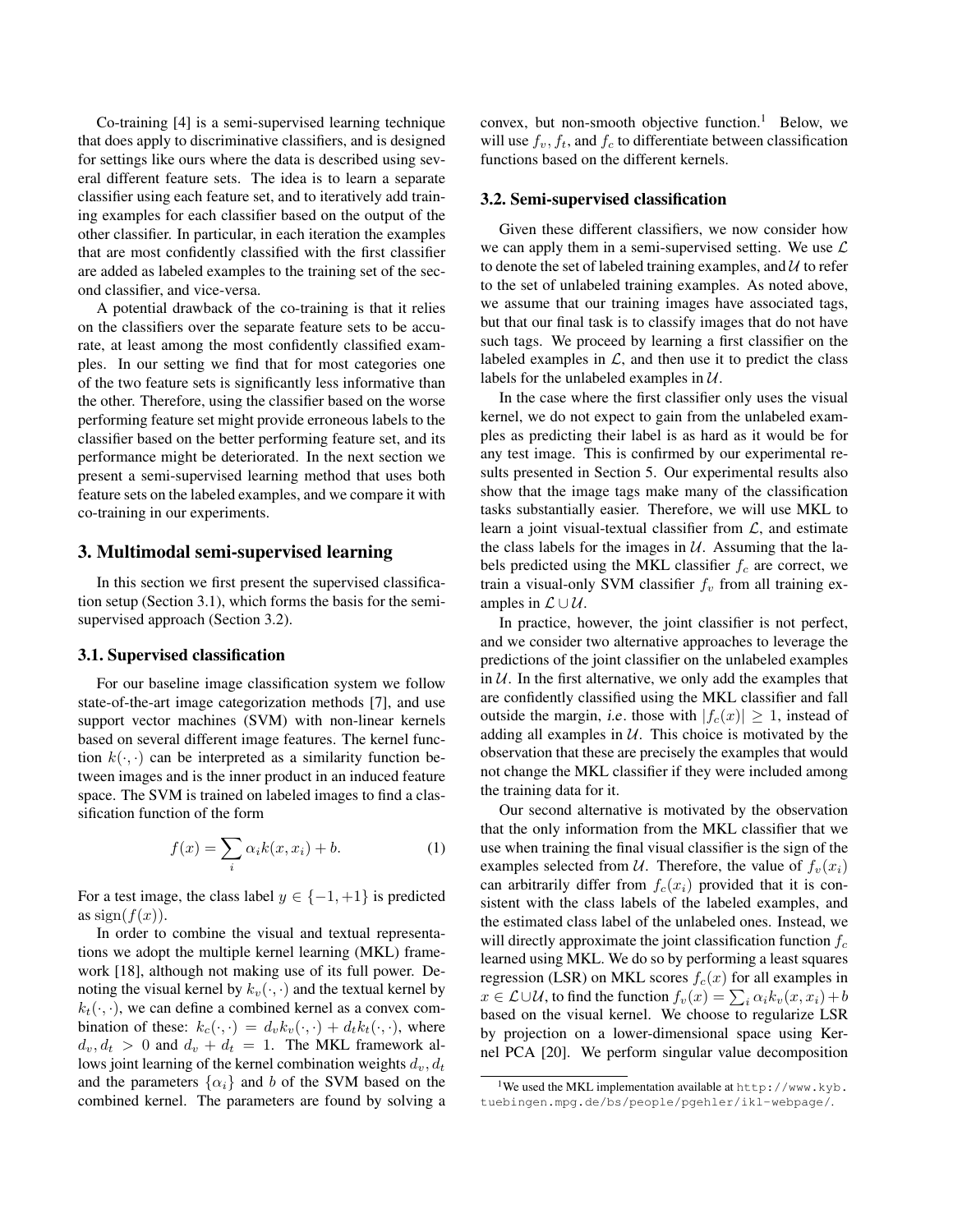(SVD) to obtain a pseudo-inverse of  $K_v = U \Lambda V^{\top}$ , the centered kernel matrix for  $k_v$  such that the columns have zero mean. We invert it by suppressing dimensions with singular value in  $\Lambda$  below  $\epsilon = 10^{-10}$ . Using s to denote the vector of centered classification scores obtained with  $f_c$ , we then obtain the  $\alpha_i$  parameters in the vector  $\alpha = V \overline{\Lambda} \overline{U}^{\top} s$ , as described in Algorithm 1 below, and b is set to 0.

| Algorithm 1: Procedure for learning a semi-supervised                                                                                            |  |  |  |  |  |  |  |  |  |  |
|--------------------------------------------------------------------------------------------------------------------------------------------------|--|--|--|--|--|--|--|--|--|--|
| MKL+LSR visual classifier.                                                                                                                       |  |  |  |  |  |  |  |  |  |  |
| <b>Input:</b> Labeled data $\mathcal L$ and unlabeled data $\mathcal U$ , visual                                                                 |  |  |  |  |  |  |  |  |  |  |
| kernel $k_v$ and textual kernel $k_t$ .                                                                                                          |  |  |  |  |  |  |  |  |  |  |
| <b>Output</b> : Visual classifier $\alpha$ using kernel $k_v$ .                                                                                  |  |  |  |  |  |  |  |  |  |  |
| $1 f_c \leftarrow \text{MKL}(\mathcal{L}, \{k_v, k_t\})$ /* Learn MKL classifier */                                                              |  |  |  |  |  |  |  |  |  |  |
| /* Center scores */<br>2 foreach $x \in \mathcal{L} \cup \mathcal{U}$ do                                                                         |  |  |  |  |  |  |  |  |  |  |
| $3 \mid s(x) \leftarrow f_c(x) - \langle f_c(x') \rangle_{x' \in \mathcal{L} \cup \mathcal{U}}$                                                  |  |  |  |  |  |  |  |  |  |  |
| 4 end                                                                                                                                            |  |  |  |  |  |  |  |  |  |  |
| 5 foreach $x, x' \in \mathcal{L} \cup \mathcal{U}$ do /* Center kernel columns */                                                                |  |  |  |  |  |  |  |  |  |  |
| 6 $K_v(x, x') \leftarrow k_v(x, x') - \langle k_v(x, x'') \rangle_{x'' \in \mathcal{L} \cup \mathcal{U}}$                                        |  |  |  |  |  |  |  |  |  |  |
| 7 end                                                                                                                                            |  |  |  |  |  |  |  |  |  |  |
| 8 $U\Lambda V^{\top} = K_{v}$<br>/* SVD of $K_v$ */                                                                                              |  |  |  |  |  |  |  |  |  |  |
| <b>o</b> $U \Lambda V = \Lambda v$<br><b>9</b> for $i = 1$ to $ L \cup U $ do $A^*$ <i>Pseudo-invert</i> $K_v$ */                                |  |  |  |  |  |  |  |  |  |  |
|                                                                                                                                                  |  |  |  |  |  |  |  |  |  |  |
| 10 $\overline{\Lambda}_{ii} \leftarrow \begin{cases} 0 & \text{if } \Lambda_{ii} < \epsilon \\ \Lambda_{ii}^{-1} & \text{otherwise} \end{cases}$ |  |  |  |  |  |  |  |  |  |  |
|                                                                                                                                                  |  |  |  |  |  |  |  |  |  |  |
| 11 end                                                                                                                                           |  |  |  |  |  |  |  |  |  |  |
| 12 $\alpha \leftarrow V \overline{\Lambda} U^\top s$<br>/* Least-squares regression of $s \sqrt{*}$ /                                            |  |  |  |  |  |  |  |  |  |  |

### 4. Datasets and feature extraction

In our experiments we use the PASCAL VOC'07 [7] and the MIR Flickr [11] data sets. Both were collected from the Flickr website. Example images are given in Figure 1. For the PASCAL VOC'07 set we used the standard train/test split, and for the MIR Flickr set we randomly split the images into equally sized test and train sets.<sup>2</sup>

The PASCAL VOC'07 data set contains around 10.000 images which were downloaded by querying for images of 20 different object categories in a short period of time. All the images were then annotated for each of the 20 categories. Using the image identifiers we downloaded the user tags for the 9587 images that were still available on Flickr at time of download, and assumed complete absence of tags for the remaining ones. Keeping the tags that appear at least 8 times (a minimum of 4 times in the training and test sets), a vocabulary of 804 tags was used.

The MIR Flickr data contains 25.000 images collected by downloading images from Flickr over a period of 15 months. The collection contains images under the Creative Common license that scored highest according to Flickr's "interestingness" score. These images were annotated for 24 concepts, including object categories but also more general scene elements such as sky, water or indoor. For 14 of the 24 concepts a second, stricter, annotation was made: for each concept a subset of the positive images was selected where the concept is salient in the image. We refer to these more scrictly annotated classes by using ∗ as a suffix. In total we therefore have 38 categories for this data set. For the MIR Flickr data set we kept the tags that appear at least 50 times (i.e. among at least 0.2% of the images), resulting in a vocabulary of 457 tags.

We use a binary vector  $t_i \in \{0,1\}^W$  to encode the absence or presence of each of the  $W$  different tags in a fixed vocabulary in a linear kernel  $k_t(t_i, t_j) = t_i^{\top} t_j$  which counts the number of tags shared between two images.

For each image we extracted several different visual descriptors. We then average the distances between images based on these different descriptors, and use it to compute an RBF kernel.<sup>3</sup> Thus, our visual kernel is defined as

$$
k_v(x_i, x_j) = \exp(-\lambda^{-1}d(x_i, x_j)),\tag{2}
$$

where the scale factor  $\lambda$  is set to the average pairwise distance,  $\lambda = N^{-2} \sum_{i,j=1}^{N} d(x_i, x_j)$ , and  $\overline{d(x_i, x_j)}$  $\sum_{m=1}^{M} \lambda_m^{-1} d_m(x_i, x_j)$ , where  $\lambda_m = \max_{i,j} d_m(x_i, x_j)$ .

As in [10], we use local SIFT features [14], and local hue histograms [22], both were computed on a dense multiscale grid and on regions found with a Harris interest-point detector. We quantize the local descriptors using k-means, and represent the image using a visual word histogram. We also compute global color histograms over RGB, HSV, and LAB color spaces.

Following [12], these histogram image representations were also computed over a  $3 \times 1$  horizontal decomposition of the image, and concatenated to form a new representation that also encodes some of the spatial layout of the image. Furthermore we use the GIST descriptor [16], which roughly encodes the image layout. In total we thus combine  $M = 15$  different image representations, using L1 distance for the color histograms, L2 for GIST, and  $\chi^2$  for the visual word histograms.

# 5. Experimental results

In our experiments we measure performance using the average precision (AP) criterion for each class, and also using the mean AP (mAP) over all classes.

#### 5.1. Supervised classification

Our first set of experimental results, presented in Table 1, compares the classification performance using the

<sup>&</sup>lt;sup>2</sup>The test/train division for the MIR Flickr set and our visual and textual features described hereafter are publicly available at: http://lear. inrialpes.fr/data/.

<sup>&</sup>lt;sup>3</sup>Although orthogonal to the focus of this paper, we could also use MKL to learn a combination of separate visual kernels for each feature set.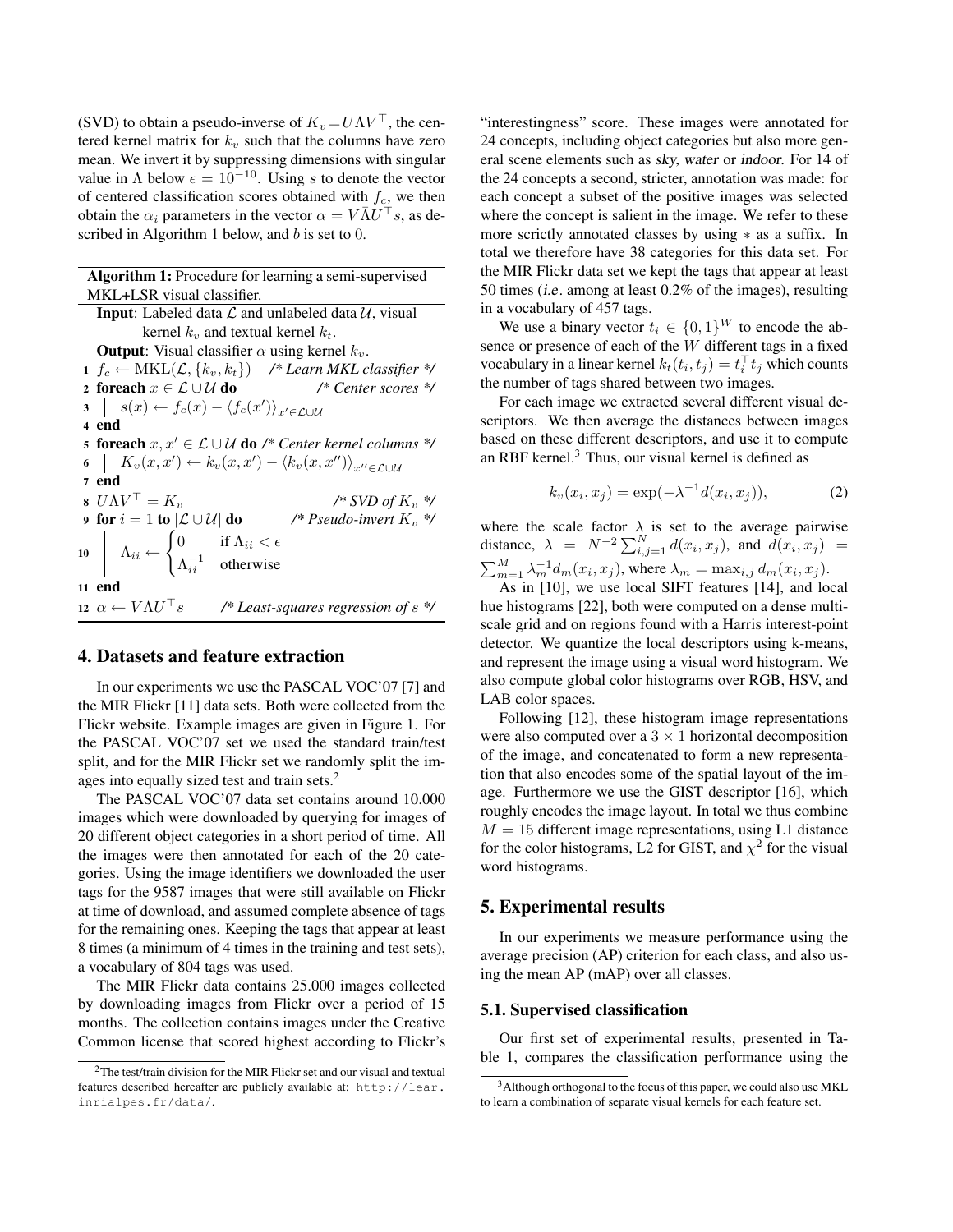|            |                   | PASCAL VOC'07 | aeroplane | bicycle | bird      |       | boat   | bottle      | bus    | car       | cat   |        | chair<br>cow   | diningtable |          |  |
|------------|-------------------|---------------|-----------|---------|-----------|-------|--------|-------------|--------|-----------|-------|--------|----------------|-------------|----------|--|
|            | Image             |               | 0.727     | 0.530   | 0.491     |       | 0.668  | 0.256       | 0.524  | 0.699     | 0.500 |        | 0.460<br>0.364 | 0.433       |          |  |
| Tags       |                   |               | 0.667     | 0.407   | 0.608     |       | 0.375  | 0.197       | 0.292  | 0.513     | 0.664 |        | 0.153<br>0.393 | 0.076       |          |  |
|            | Image+Tags        |               | 0.879     | 0.655   | 0.763     |       | 0.756  | 0.315       | 0.713  | 0.775     | 0.792 |        | 0.462<br>0.627 | 0.414       |          |  |
|            |                   |               | dog       | horse   | motorbike |       | person | pottedplant | sheep  | sofa      | train |        | tymonitor      | Mean        |          |  |
|            | Image             |               | 0.439     | 0.747   | 0.595     |       | 0.834  | 0.390       | 0.395  | 0.399     | 0.743 |        | 0.428          | 0.531       |          |  |
|            | Tags              |               | 0.570     | 0.676   | 0.539     |       | 0.635  | 0.248       | 0.457  | 0.191     | 0.712 |        | 0.278          | 0.433       |          |  |
|            | Image+Tags        |               | 0.746     | 0.846   | 0.762     |       | 0.846  | 0.480       | 0.677  | 0.443     | 0.861 |        | 0.527          | 0.667       |          |  |
|            |                   |               |           |         |           |       |        |             |        |           |       |        |                |             |          |  |
|            | <b>MIR Flickr</b> | animals       | baby      | baby*   | bird      | bird* | car    | $car*$      | clouds | $clouds*$ |       | dog    | $dog*$         | female      | female*  |  |
| Image      |                   | 0.487         | 0.170     | 0.214   | 0.227     | 0.293 | 0.375  | 0.522       | 0.825  | 0.755     |       | 0.323  | 0.367          | 0.575       | 0.549    |  |
| Tags       |                   | 0.548         | 0.235     | 0.315   | 0.381     | 0.458 | 0.246  | 0.213       | 0.499  | 0.378     |       | 0.578  | 0.572          | 0.488       | 0.422    |  |
|            | Image+Tags        | 0.646         | 0.357     | 0.448   | 0.520     | 0.631 | 0.451  | 0.619       | 0.827  | 0.753     |       | 0.681  | 0.728          | 0.617       | 0.601    |  |
|            |                   | flower        | flower*   | food    | indoor    | lake  | male   | male*       | night  | night*    |       | people | people*        | plant life  | portrait |  |
| Image      |                   | 0.536         | 0.643     | 0.501   | 0.745     | 0.313 | 0.517  | 0.450       | 0.649  | 0.558     |       | 0.789  | 0.751          | 0.785       | 0.681    |  |
| Tags       |                   | 0.494         | 0.546     | 0.367   | 0.603     | 0.231 | 0.441  | 0.339       | 0.416  | 0.271     |       | 0.722  | 0.635          | 0.617       | 0.455    |  |
|            | Image+Tags        | 0.653         | 0.742     | 0.606   | 0.770     | 0.341 | 0.561  | 0.496       | 0.686  | 0.596     |       | 0.835  | 0.795          | 0.809       | 0.711    |  |
|            |                   | portrait*     | river     | river*  | sea       | sea*  | sky    | structures  | sunset | transport |       | tree   | tree*          | water       | Mean     |  |
| Image      |                   | 0.682         | 0.265     | 0.081   | 0.571     | 0.334 | 0.866  | 0.774       | 0.665  | 0.464     |       | 0.671  | 0.548          | 0.622       | 0.530    |  |
| Tags       |                   | 0.451         | 0.255     | 0.035   | 0.400     | 0.132 | 0.670  | 0.694       | 0.407  | 0.365     |       | 0.413  | 0.266          | 0.539       | 0.424    |  |
| Image+Tags |                   | 0.711         | 0.412     | 0.202   | 0.649     | 0.362 | 0.876  | 0.803       | 0.666  | 0.540     |       | 0.684  | 0.564          | 0.717       | 0.623    |  |

Table 1. The AP scores for the supervised setting on both data sets, with the visual kernel alone (Image), a linear SVM on tags (Tags), and the combined kernel (Image+Tags) obtained by Multiple Kernel Learning. The best classification results for each class are marked in bold.

visual representation and the tags, and their combination with MKL. We observe for both data sets that for many classes the visual classifier is stronger than the textual one, yielding a 10% higher mAP score. Also on both data sets, the combined MKL classifier is significantly improving the classification results, the mAP score increases by more than 13% on the VOC classes and by more than 9% on the MIR classes. Interestingly, the mAP of 0.667 obtained by combining visual features and tags is also significantly above the 0.594 winning score of the VOC'07 which used a visual classifier alone.

These results are in line with those of [13], where visual features and tags were combined for landmark classification. A difference is that we find the visual features to be stronger on average, where the situation was reversed in [13]. This might be due to the fact that they used a weaker linear classifier on the visual features, or due to the different type of classification problems: landmarks might be more likely to be tagged than classes such as diningtable. Wang et al. [23] also found textual features to improve the performance of visual classifiers, but only for relatively weak visual classifiers and not for strong non-linear classifiers.

### 5.2. Semi-supervised classification

In this section we present results for semi-supervised learning. We compare the following methods:

- SVM: visual classifier learned on labeled examples,
- MKL+SVM(0): MKL classifier learned on the labeled examples, followed by a visual SVM trained on all training examples using the MKL label prediction,
- MKL+SVM(1): same as MKL+SVM(0) but excluding the unlabeled examples in the margin of the MKL classifier to train the SVM,
- MKL+LSR: uses least-squares regression on the MKL scores for all examples to obtain the visual classifier,
- SVM+SVM(0): same as MKL+SVM(0) but using the visual SVM to predict the class of unlabeled examples.
- Co-training: iterative learning of textual and visual classifiers using the co-training paradigm.

The regularization parameters of the SVM and MKL algorithms can be set using cross-validation, but for the sake of efficiency we adopted the constant value of  $C = 10$ for all experiments after observing that this value was selected for many classes and settings in initial experiments. We do not expect major differences when performing crossvalidation per class and experiment.

The co-training approach has a number of additional parameters to set: the number of iterations  $T$  in which examples are added, and the number of positive and negative examples to add in each iteration, which we denote as  $p$ and *n* respectively. Setting these parameters using crossvalidation is relatively costly as each co-training iteration requires re-training of the visual and textual SVM classifiers. For two classes of the VOC'07 set we evaluated the performance over the first 200 iterations using  $p = 1, n = 1$ and  $p = 1, n = 3$ , the latter reflecting the fact that for each class there are many more negative than positive examples.

From the results shown in Figure 3, we observe that using many iterations seems to have a detrimental effect on performance. This might be explained by the small number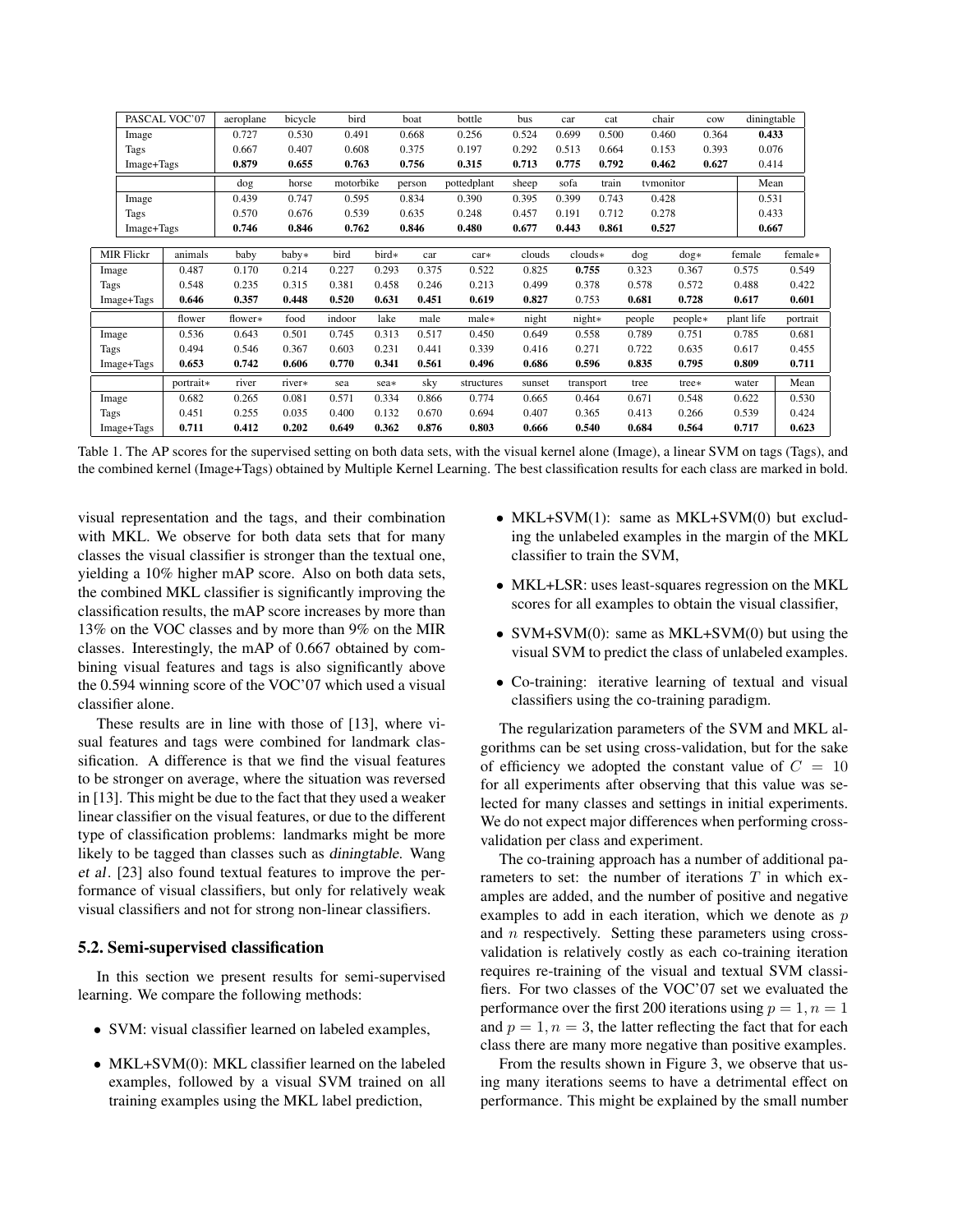

Figure 3. AP scores for the classes aeroplane (blue) and boat (green), using co-training with  $p = 1, n = 3$  (solid) and  $p =$  $1, n = 1$  (dashed), with varying number of co-training iterations.

of positive examples in the unlabeled set. Given these results we used  $p=1, n=3$  and compared  $T = 30$  and  $T = 50$ for the VOC'07 data set. Since only little difference was observed between the two options in terms of performance, we later opted for  $T = 30$  for the MIR Flickr data set in order to reduce the computational load of the experiment.

We evaluated the performance for different amounts of labeled training images. In one set of experiments we randomly selected  $k \in \{20, 50, 100\}$  positive and the same number of negative examples for each class. In another set of experiments we use a fraction  $r \in \{10\%, 25\%, 50\%\}$  of the positive and negative examples from each class, i.e. with  $r = 10\%$  and for a class with 2.500 positive images and 10.000 negative ones we randomly select 250 positive examples and 1.000 negative examples. Note that using 10% of the labeled images means that we use a total of 500 and 1.250 labeled images for the VOC and MIR sets respectively, that is, many more than in the  $k = 100$  setting.

In Table 2 we report the mAP scores for both data sets for the different learning algorithms with varying amounts of labeled data. Due to lack of space we report the individual AP of the 58 classes only when using 50 labeled training examples per class, see Table 3.

We observe that overall semi-supervised learning significantly improves the performance of the baseline visualonly SVM, in particular when little labeled training data is available. However, it does so only when using the textual features; the visual-only SVM+SVM(0) approach performs worse than the baseline on average and consistently for almost all classes and amount of labeled data. In cases with up to 100 positive and negative examples, MKL+SVM(0) seems to generalize better than MKL+SVM(1), and the MKL+LSR method clearly outperforms all other semisupervised approaches, including co-training. As larger sets of labeled examples are available, all the methods except

| PASCAL VOC'07     | 20    | 50    | 100   | 10%   | 25%   | 50%   |
|-------------------|-------|-------|-------|-------|-------|-------|
| <b>SVM</b>        | 0.268 | 0.294 | 0.370 | 0.345 | 0.427 | 0.468 |
| $MKL+SVM(0)$      | 0.284 | 0.314 | 0.352 | 0.410 | 0.458 | 0.482 |
| $MKL+SVM(1)$      | 0.278 | 0.322 | 0.371 | 0.367 | 0.440 | 0.478 |
| $SVM+SVM(0)$      | 0.244 | 0.266 | 0.328 | 0.303 | 0.395 | 0.455 |
| MKL+LSR           | 0.336 | 0.366 | 0.406 | 0.413 | 0.458 | 0.482 |
| $Co-training(30)$ | 0.287 | 0.323 | 0.381 | 0.360 | 0.438 | 0.475 |
| $Co-training(50)$ | 0.285 | 0.328 | 0.377 | 0.374 | 0.441 | 0.476 |
|                   |       |       |       |       |       |       |
| <b>MIR Flickr</b> | 20    | 50    | 100   | 10%   | 25%   | 50%   |
| <b>SVM</b>        | 0.276 | 0.333 | 0.370 | 0.412 | 0.462 | 0.501 |
| $MKL+SVM(0)$      | 0.272 | 0.334 | 0.365 | 0.441 | 0.479 | 0.505 |
| $MKL+SVM(1)$      | 0.283 | 0.340 | 0.373 | 0.424 | 0.471 | 0.504 |
| $SVM+SVM(0)$      | 0.267 | 0.319 | 0.358 | 0.392 | 0.444 | 0.490 |
| MKL+LSR           | 0.316 | 0.367 | 0.395 | 0.431 | 0.475 | 0.510 |
| $Co-training(30)$ | 0.286 | 0.351 | 0.380 | 0.420 | 0.471 | 0.504 |

Table 2. Performance in mAP on the two data sets for different learning methods and various amounts of labeled training images.

SVM+SVM(0) tend to perform similarly. From the perclass results in Table 3, we observe that the gain varies strongly across classes. For four out of the 38 MIR Flickr classes the baseline supervised classifier performs best: male∗, river∗, tree and tree∗. However, this is largely compensated for by the improvements on the 34 other classes obtained by our MKL+LSR method.

#### 5.3. Learning classes from Flickr tags

In our third set of experiments we consider learning classifiers without using any manually labeled examples. For this purpose we use the 18 classes of the MIR Flickr set for which the class name also belongs to the tag dictionary. For the training images we exclude the class name from the textual representation to avoid learning a degenerate classifier that uses the tag to perfectly predict itself. As before, performance is measured using AP based on the manual ground truth class labels on the test set. Our baseline approach takes all images tagged with the class name as positives, and all other images as negatives.

The tags have a noisy relation to the class labels since the tags are not always relevant to the image content, and most images have only a few tags and lack many relevant ones. The positive examples from tag annotation are relatively clean (82.0% precision averaged over all 18 classes), but a large portion of the true positive images is not tagged (17.8% recall on average).

As in the semi-supervised setting, we first learn a joint visual-textual MKL classifier, albeit from all 12.500 images in this case, and then use it to learn a visual only classifier. In this setting we use our semi-supervised approach to remove examples that are likely to be incorrectly tagged, rather than to add unlabeled examples. Given that the positive examples have a relatively low label noise, and that we have many more negative examples than positives, we will remove only the negative examples with the highest scores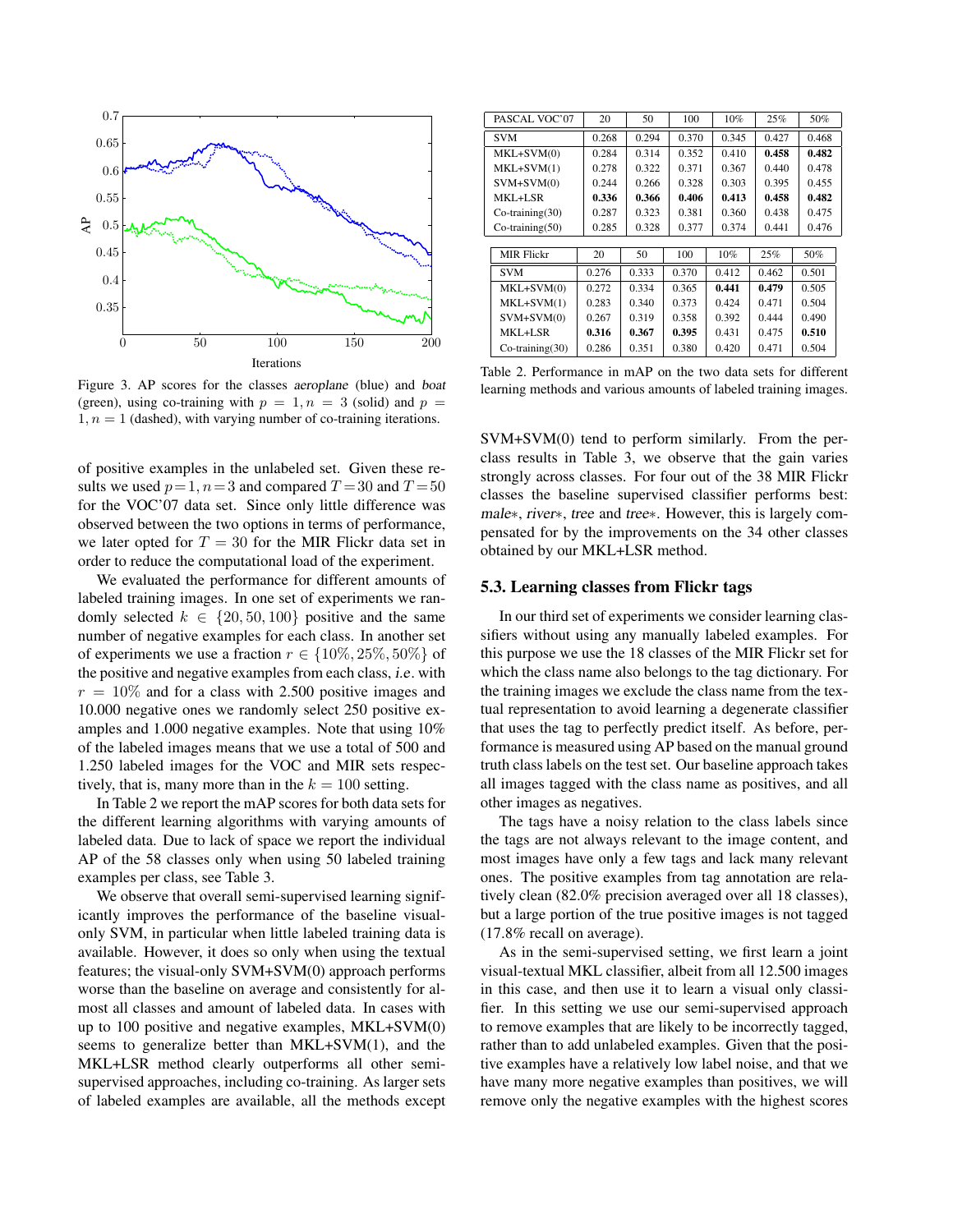|                   | PASCAL VOC'07    |              | aeroplane | bicycle | bird      | boat   |       | bottle      | bus   | car    | cat       | chair     | cow     | diningtable |          |
|-------------------|------------------|--------------|-----------|---------|-----------|--------|-------|-------------|-------|--------|-----------|-----------|---------|-------------|----------|
|                   | <b>SVM</b>       |              | 0.387     | 0.218   | 0.217     | 0.462  |       | 0.150       | 0.213 | 0.439  | 0.271     | 0.265     | 0.112   | 0.258       |          |
|                   | $MKL+SVM(0)$     |              | 0.549     | 0.163   | 0.271     | 0.409  |       | 0.169       | 0.253 | 0.453  | 0.311     | 0.310     | 0.127   | 0.261       |          |
|                   | $MKL+SVM(1)$     |              | 0.479     | 0.218   | 0.248     | 0.466  |       | 0.145       | 0.233 | 0.467  | 0.296     | 0.297     | 0.186   | 0.247       |          |
|                   | MKL+LSR          |              | 0.592     | 0.324   | 0.376     | 0.519  |       | 0.154       | 0.278 | 0.501  | 0.366     | 0.300     | 0.117   | 0.255       |          |
|                   |                  | $SVM+SVM(0)$ |           | 0.185   | 0.201     | 0.398  |       | 0.142       | 0.205 | 0.444  | 0.233     | 0.299     | 0.108   | 0.233       |          |
|                   | Co-training (30) |              | 0.475     | 0.199   | 0.299     | 0.400  |       | 0.158       | 0.326 | 0.497  | 0.306     | 0.209     | 0.148   | 0.299       |          |
|                   |                  |              | dog       | horse   | motorbike | person |       | pottedplant | sheep | sofa   | train     | tvmonitor |         | Mean        |          |
|                   | <b>SVM</b>       |              | 0.318     | 0.347   | 0.321     | 0.651  |       | 0.199       | 0.182 | 0.175  | 0.451     | 0.239     |         | 0.294       |          |
|                   | $MKL+SVM(0)$     |              | 0.280     | 0.452   | 0.251     | 0.685  |       | 0.181       | 0.213 | 0.183  | 0.550     | 0.219     |         | 0.314       |          |
|                   | $MKL+SVM(1)$     |              | 0.306     | 0.464   | 0.326     | 0.652  |       | 0.209       | 0.239 | 0.193  | 0.522     | 0.238     |         | 0.322       |          |
|                   | MKL+LSR          |              | 0.331     | 0.637   | 0.383     | 0.703  |       | 0.212       | 0.218 | 0.191  | 0.617     | 0.236     |         | 0.366       |          |
|                   | $SVM+SVM(0)$     |              | 0.310     | 0.215   | 0.249     | 0.647  |       | 0.143       | 0.218 | 0.164  | 0.403     | 0.197     |         | 0.266       |          |
|                   | Co-training (30) |              | 0.289     | 0.517   | 0.362     | 0.662  |       | 0.148       | 0.233 | 0.170  | 0.517     | 0.249     |         | 0.323       |          |
|                   |                  |              |           |         |           |        |       |             |       |        |           |           |         |             |          |
| <b>MIR Flickr</b> |                  | animals      | baby      | baby*   | bird      | bird*  | car   | car*        |       | clouds | clouds*   | dog       | $dog*$  | female      | female*  |
| <b>SVM</b>        |                  | 0.299        | 0.043     | 0.162   | 0.057     | 0.094  | 0.204 | 0.246       |       | 0.569  | 0.481     | 0.155     | 0.181   | 0.431       | 0.319    |
|                   | MKL+SVM(0)       | 0.278        | 0.055     | 0.151   | 0.141     | 0.065  | 0.210 | 0.228       |       | 0.573  | 0.503     | 0.124     | 0.170   | 0.436       | 0.321    |
|                   | MKL+SVM(1)       | 0.300        | 0.037     | 0.159   | 0.085     | 0.077  | 0.220 | 0.242       |       | 0.597  | 0.508     | 0.160     | 0.176   | 0.425       | 0.324    |
| MKL+LSR           |                  | 0.310        | 0.075     | 0.161   | 0.124     | 0.163  | 0.229 | 0.305       |       | 0.612  | 0.537     | 0.182     | 0.212   | 0.440       | 0.313    |
|                   | $SVM+SVM(0)$     | 0.266        | 0.038     | 0.146   | 0.054     | 0.073  | 0.196 | 0.224       |       | 0.560  | 0.446     | 0.151     | 0.169   | 0.432       | 0.312    |
|                   | Co-training (30) | 0.345        | 0.035     | 0.136   | 0.076     | 0.097  | 0.199 | 0.287       |       | 0.597  | 0.471     | 0.187     | 0.194   | 0.443       | 0.357    |
|                   |                  | flower       | flower*   | food    | indoor    | lake   | male  | male*       |       | night  | night*    | people    | people* | plant life  | portrait |
| <b>SVM</b>        |                  | 0.264        | 0.359     | 0.295   | 0.518     | 0.139  | 0.358 | 0.296       |       | 0.471  | 0.289     | 0.588     | 0.529   | 0.602       | 0.443    |
|                   | MKL+SVM(0)       | 0.278        | 0.360     | 0.267   | 0.522     | 0.137  | 0.319 | 0.295       |       | 0.439  | 0.259     | 0.612     | 0.553   | 0.600       | 0.441    |
|                   | $MKL+SVM(1)$     | 0.353        | 0.387     | 0.297   | 0.516     | 0.132  | 0.312 | 0.281       |       | 0.482  | 0.285     | 0.615     | 0.545   | 0.617       | 0.477    |
| MKL+LSR           |                  | 0.373        | 0.424     | 0.333   | 0.514     | 0.159  | 0.366 | 0.255       |       | 0.471  | 0.368     | 0.629     | 0.554   | 0.613       | 0.474    |
|                   | $SVM+SVM(0)$     | 0.197        | 0.343     | 0.289   | 0.519     | 0.122  | 0.358 | 0.267       |       | 0.460  | 0.222     | 0.586     | 0.528   | 0.602       | 0.441    |
|                   | Co-training (30) | 0.359        | 0.419     | 0.282   | 0.559     | 0.172  | 0.380 | 0.249       |       | 0.466  | 0.289     | 0.634     | 0.544   | 0.634       | 0.465    |
|                   |                  | portrait*    | river     | river*  | sea       | sea*   | sky   | structures  |       | sunset | transport | tree      | tree*   | water       | Mean     |
| <b>SVM</b>        |                  | 0.404        | 0.154     | 0.054   | 0.361     | 0.166  | 0.661 | 0.614       |       | 0.470  | 0.285     | 0.461     | 0.254   | 0.378       | 0.333    |
|                   | $MKL+SVM(0)$     | 0.413        | 0.150     | 0.047   | 0.410     | 0.209  | 0.670 | 0.649       |       | 0.503  | 0.278     | 0.458     | 0.155   | 0.413       | 0.334    |
|                   | $MKL+SVM(1)$     | 0.421        | 0.149     | 0.041   | 0.423     | 0.158  | 0.673 | 0.643       |       | 0.515  | 0.279     | 0.439     | 0.178   | 0.406       | 0.340    |
| MKL+LSR           |                  | 0.429        | 0.234     | 0.047   | 0.437     | 0.255  | 0.693 | 0.655       |       | 0.543  | 0.321     | 0.453     | 0.231   | 0.452       | 0.367    |
|                   | $SVM+SVM(0)$     | 0.391        | 0.135     | 0.043   | 0.357     | 0.147  | 0.655 | 0.615       |       | 0.448  | 0.275     | 0.454     | 0.230   | 0.374       | 0.319    |
|                   | Co-training (30) | 0.432        | 0.181     | 0.050   | 0.417     | 0.213  | 0.705 | 0.636       |       | 0.493  | 0.273     | 0.443     | 0.209   | 0.426       | 0.351    |

Table 3. AP scores for the 38 classes of the two data sets using 50 positive and 50 negative labeled examples for each class.

according to the MKL classifier. We experimented with removing between 2.000 and 10.000 negative examples from the total 12.500 training examples.

In Table 4 we show the performance of the baseline visual-only SVM and of the MKL+LSR approach for various numbers of negative examples that were removed. Not surprisingly, when learning from the user tags, AP scores are lower than those obtained using manual annotations for training, c.f. results for "Image" in Table 1. However also in this more difficult scenario our semi-supervised approach improves on average over the performance of the baseline that directly learns a visual classifier from the noisy labels.

As before, the results vary strongly among the classes: for 5 classes the baseline is better (up to 5.6% on baby), while for 13 classes our MKL+LSR approach improves results (up to 9.8% on night). On average, the improvement is 2.2%. On the same subset of 18 classes, the supervised approach has a mAP of 53.0% compared to 40.7% for MKL+LSR, demonstrating the significant gain obtained by adding supervised information.

# 6. Conclusion and Discussion

We have considered how learning image classifiers can benefit from unlabeled examples in the case where the training images have associated tags. We presented a novel semi-supervised approach that operates in two stages. First, we learn a strong classifier from the labeled examples that uses both visual features and tags as inputs. The first classifier is then evaluated on both the labeled and unlabeled training examples. In the second stage we learn a visualonly classifier by fitting a function on the scores of the strong classifier, or re-training a classifier.

Our experiments compared several variants of this semisupervised approach with a co-training approach. From the results we conclude the following: (i) The tags provide a useful feature that improves classification performance for most classes when combined with visual features. (ii) Classifiers learned from limited amounts of labeled training can be improved by using unlabeled training images, but only when additional information in the form of tags is available.